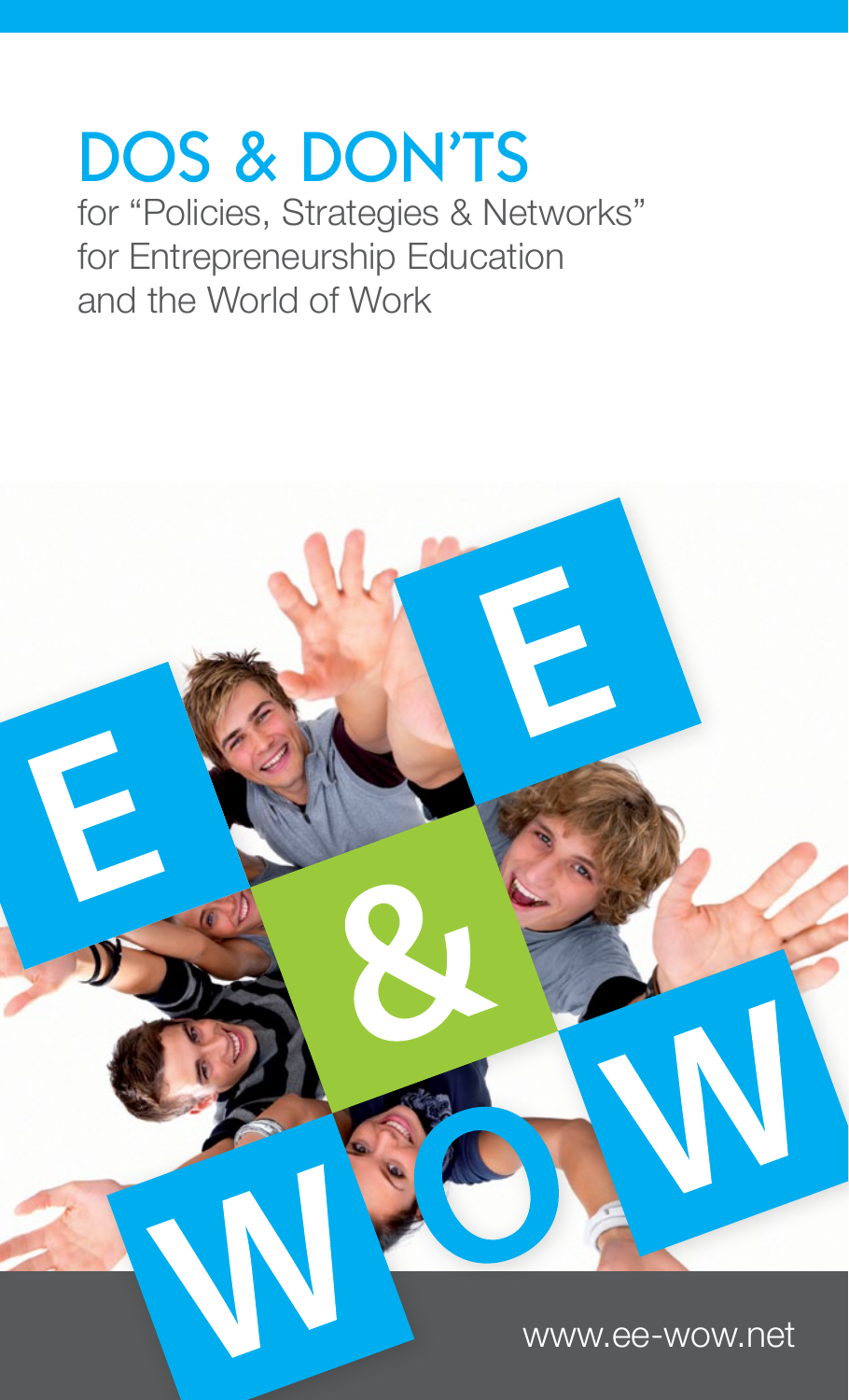# **RATIONALE**

"Enhancing creativity and innovation, including entrepreneurship, at all levels of education and training" – this is the Strategic objective 4 within the "Strategic framework for European co-operation in education and training ("ET 2020") (2009/C 119/02).

This document follows the agreement for European co-operation concerning the strategic objectives, use of European programmes, particularly in the field of lifelong learning, development and use of common reference tools and approaches, periodic monitoring etc.

Based on this background the Comenius network "Entrepreneurship Education and the World of Work – EE&WoW" developed a set of descriptors concerning the relevant items for the **"Dos & Don´ts"** of effective Entrepreneurship Education.

These Dos & Don't´s cover three thematic areas: "Entrepreneurial spirit", "Career management skills and transition" and "Policies, strategies & networks" and are published in two documents.

This document is about "Policies, strategies & networks" and was developed in a task group of the Comenius Network "EE & WoW" with partners out of the countries Austria, Bulgaria, Denmark, Greece, Italy, Spain, Sweden, The Netherlands, Turkey.

It is a tool for the use of politicians as well as for practitioners in the area of education, for a quick self-assessment of the own area of responsibility concerning "Entrepreneurship education" (EE) and "Career Education" (CE) with the focus on needs and demands of the world of work.

To which extent the items are fulfilled can be evaluated at following levels:

- 1 not at all
- 2 already considered, but not yet developed
- 3 in development
- 4 to some extent fulfilled
- 5 fulfilled

The tool is divided in 12 categories as an offer for a holistic view at all relevant issues of EE/CE.

It is recommended to use this tool in a flexible way, concerning the circumstances and personal needs. The tool fits for an overview about all 12 categories with 68 Dos and 35 Don'ts as well as for several categories of particularly interest, for use at national, regional or local level as well as at school or other educational institutions.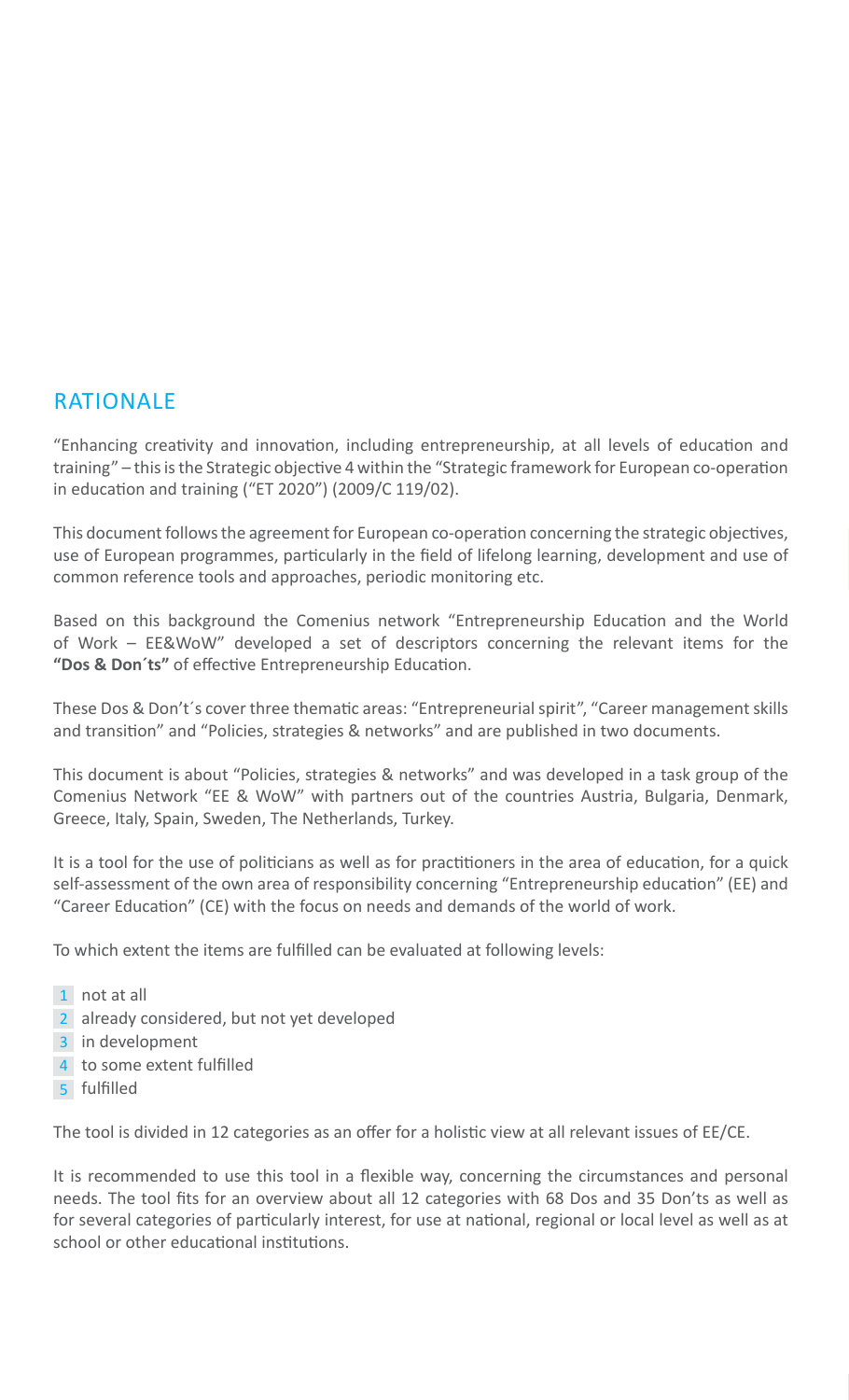# **Dos & Don'ts**

# for "Policies, Strategies & Networks" for Entrepreneurship Education and the World of Work

# **Category 1: Objectives**

The national aim and objective of "Entrepreneurship Education" (EE) and "Career Education" (CE) is derived from the European Union Education and Training 2020 strategy 4th priority and from the 7th key competence: "Sense of initiative and entrepreneurship" of the European Reference Framework. EE/CE focuses on developing skills and competences that are necessary to prepare students for a fast changing, challenging and globalized world including the world of work. Entrepreneurship Education is a holistic approach that covers activities both inside and outside of school and encompasses activities in a narrow and broad sense, from personal, social competences and career management skills (CMS) to the ability to found a company, to mastering the skills and attitudes of an entrepreneur.

In the following text "EE" means always "EE/CE/CMS" in a holistic view.



- not at all 1
	- already considered, but not yet developed
- in development
- to some extent fulfilled
- 5 fulfilled
- 1. There exists a national political understanding and interpretation of the Europe 2020 vision, and EE specifically.
- 2. The national policies, strategies and governance regarding EE are adapted to fit the needs and demands of today's society and educational system as well the needs and demands of the world of work.
- 3. EE encompasses all age levels beginning at the earliest stages of education in childhood up to tertiary education and adult education and stimulates a progression in skills and competences through teaching methods and activities within and outside of school and formal learning.
- 4. EE strategies and policies cover all aspects and dimensions e.g. development of talents and potentials of individuals, career management skills, intrapreneurial competences, knowledge, skills and attitudes for entrepreneurship and founding enterprises.
- 5. The Government gives guidelines for the implementation and effectuation of EE in national and/or regional education acts and curricula.
- 6. National and regional education acts give guidelines and tools that enable school managements continuously evaluate and develop EE/CE in school.
- 7. An evaluation procedure for pursuit and achievement of aims and objectives concerning EE exists at national and/or regional level.



- 1. Don't see EE as a facultative activity, only applicable to those who are interested.
- 2. Don't make EE activities to single initiatives without being anchored in policy documents.
- 3. Don't see EE as an educational activity solely targeted to business and economy.

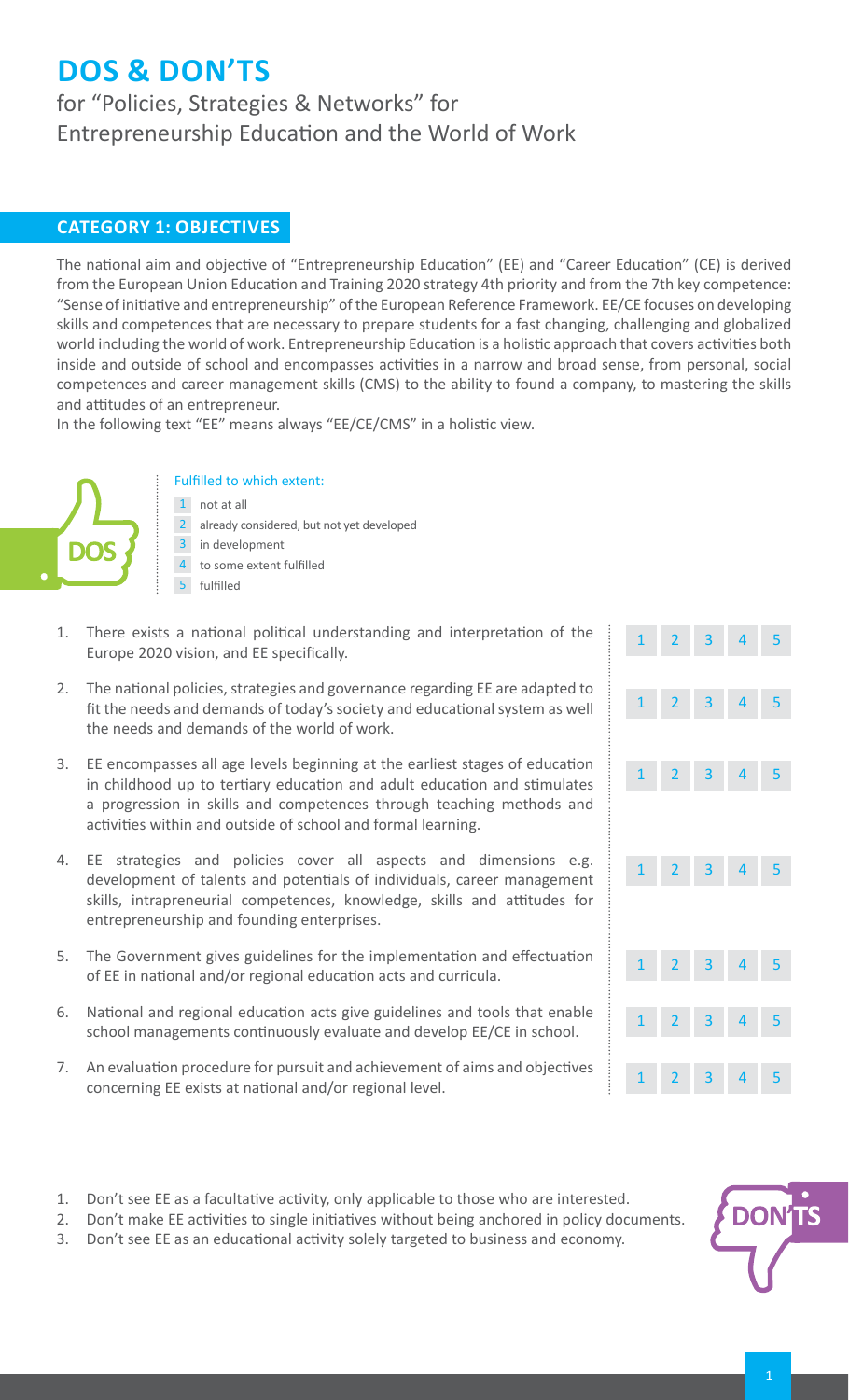# **Category 2: Target groups**

EE strategies, policies and governance are anchored and supported in schools, networks and founding companies that surround children's and young adults life. Target groups of EE activities are e.g. teachers, parents, career counsellors, head masters, youth workers, trainers and job advisors – mainly all EE activities are targeted to children, young people, students in and outside of school and formal education.



- not at all 1
	- already considered, but not yet developed
- 3 in development
	- to some extent fulfilled
	- 5 fulfilled
- 1. Strategies, policies and governance concerning EE are directed to all target groups who are relevant for effective EE procedures and processes.
- 2. As direct target groups all age-groups, students and persons in all phases and areas of life, on the labour market and in the world of work are identified.
- 3. All indirect target groups who are relevant for EE activities, e.g. teachers, trainers, job advisors, career counsellors, youth workers etc. are identified.
- 4. EE is developed in co-ordination and co-ordination with local networks for each school and region so that EE is developed in harmony with general, regional and local needs and demands of society and world of work.
- 1. Don't focus only on a single group of stakeholders or target group.
- 2. Don't address EE activities only to educational activities in the area of economic or vocational education
- 3. Don't target EE activities only to specific areas of schools or education

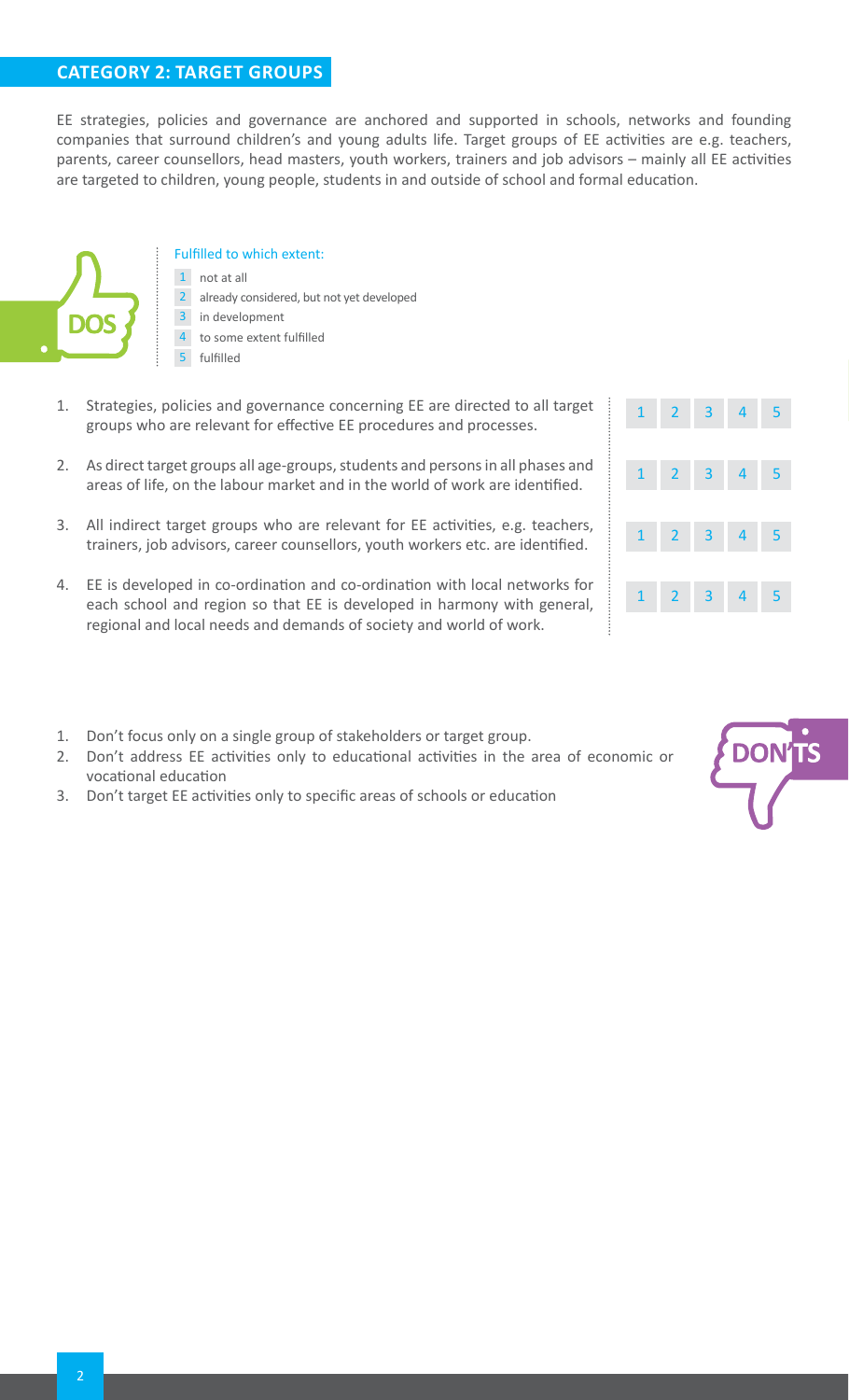# **Category 3: Competences**

Entrepreneurial education aims to develop and to promote general competences and career management skills such as taking initiative, responsibility, self-knowledge, problem solving and turn ideas into action. EE is a matter of developing curiosity, self-confidence, creativity and courage to take risks. EE also promotes entrepreneurial learning skills such as making decisions, communicating and co-operating. EE is to support students to develop these skills and attitudes that promote entrepreneurship, enterprise and innovation thinking. This will increase students' opportunities to start and run businesses, but also to manage their own life and occupational career. Entrepreneurial skills are also valuable in the workplace, society and further training and learning.



- not at all 1
- 2 already considered, but not yet developed
- in development
- to some extent fulfilled
- 5 fulfilled
- 1. Entrepreneurial competences (i.e. courage, innovation, problem-solving, creativity, ability to learn how to learn, risk-taking etc.) are supported and promoted through adequate teaching methods beginning from early years.
- 2. The entrepreneurial spirit and attitudes that are encouraged in the curricula from early years are strengthened in upper secondary schools and give practical skills as a complement to the entrepreneurial spirit.
- 3. Strategies, policies and governance regarding EE cover the wide range of competences which are elements of EE, e.g. self-knowledge, career management skill and intrapreneurial competences.
- 4. Strategies, policies and governance regarding support EE are element of general education in all areas and fields at elementary, primary and secondary level, in the meaning of personal empowerment, career management skills and general knowledge of economics and business.
- 5. Strategies, policies and governance regarding support EE in all areas and fields of VET, orientated at the targets and contents of the sectors of VET, commercial, technical, service etc. concerning the special characteristics and occupational conditions.
- 6. Entrepreneurial competences encourage the individuals' own interests and driving forces and give incentives, initiatives, and continuous support for development of all relevant competences for entrepreneurial spirit.



- 1. Don't act in EE only with books and paper and pencil methods
- 2. Don't arrange EE activities only within school.
- 3. Don't stop or sanction if anybody does a mistake.
- 4. Don't think and/or say that something would be impossible.

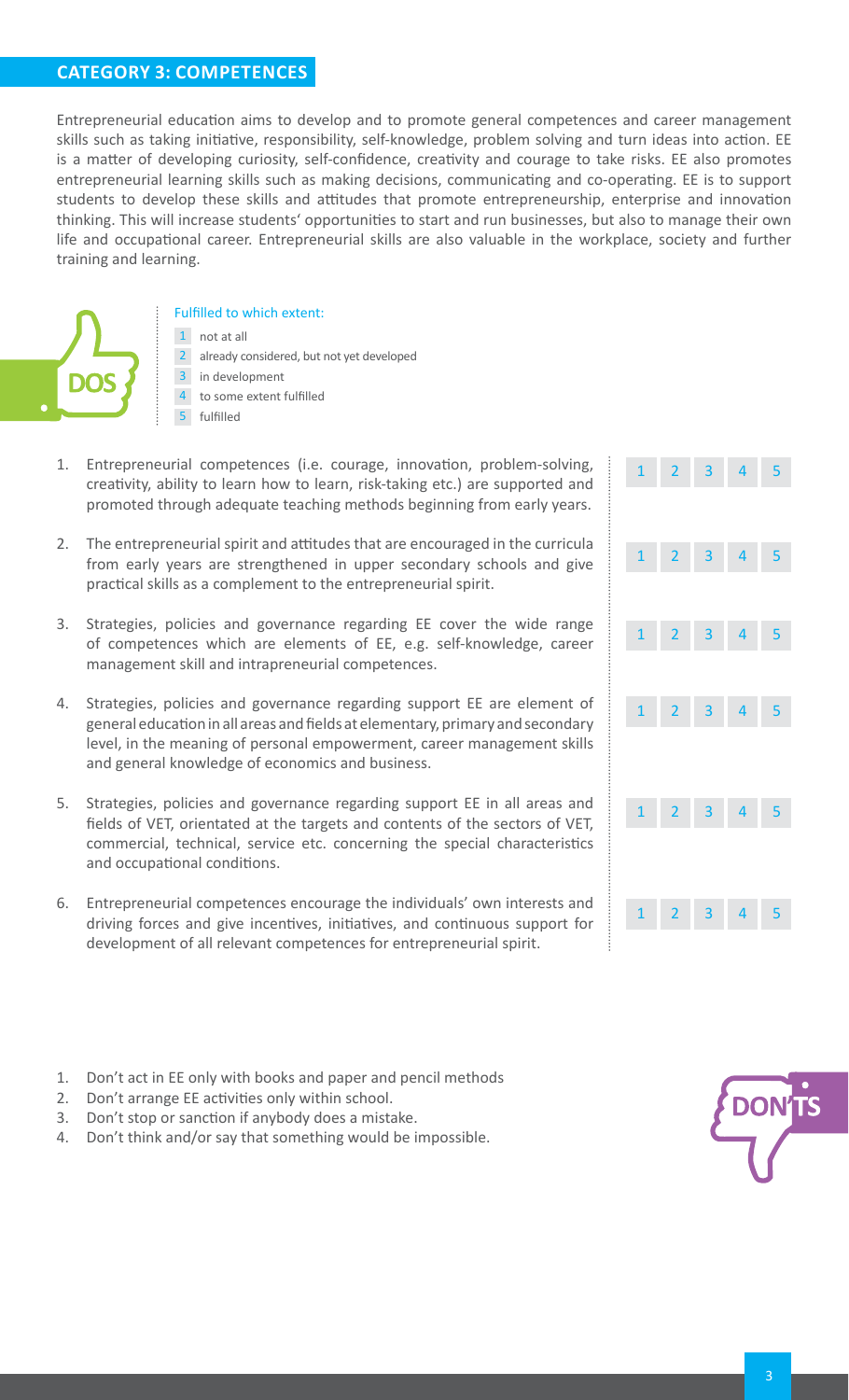# **Category 4: Contents and Methods**

Entrepreneurship in the mentioned holistic view should be incorporated in all relevant curricula, in career education and in the course plans of school respecting the aspects:

- Focus on progression and transition, continuity.
- To create more bridges from one stage to another.
- Work shadowing.
- Addressing all talents, potentials and interests of individuals
- Learn from each other.



- 1 not at all 2 already considered, but not yet developed
- 3 in development
	- to some extent fulfilled
- 5 fulfilled
- 1. After the period of project writing, bureaucracy part of project is easy to figure out.
- 2. The contents of project mostly include the topics or sub-topics of EE, and directly mention about the implementation strategies of EE.
- 3. The activities, which are carried by responsible actors and stakeholders, concerning EE, follow same way with the policy strategies of government.
- 4. "To set up business" period will be handled with the detailed feasibility reports and supporting arguments which are fully supervised by some authorized officers.
- 5. EE activities are supported with other sources by local, regional authorities who could not be included by project partners.
- 6. During applying learning and simulation activities, EE project owners connected governmental offices clearly to support with their project forms to perfectly manage and follow the steps.
- 7. Contents and Methods concerning EE are an element of education and training of teachers and other relevant actors and stakeholders for EE.
- 1. Don't underestimate the importance of strategy implementation for the career education and the course plans of a school.
- 2. Don't hinder effective EE activities and projects and the implementation of strategies and policies for EE bureaucratic or other barriers.
- 3. Don't forget to improve relevant competences and attitudes regarding EE for all relevant stakeholders and actors by further education and training and continuous reflection

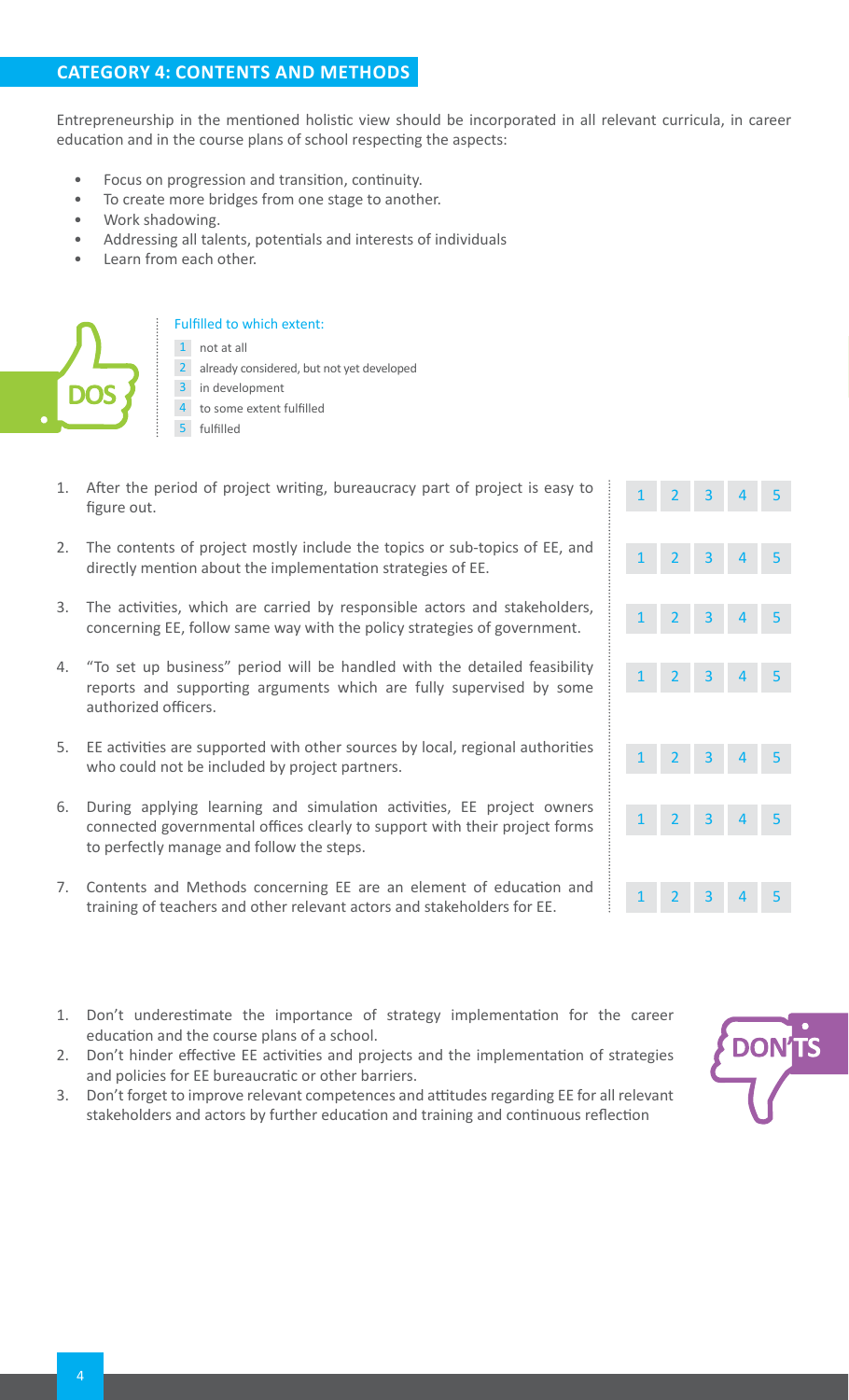# **Category 5: Organisational approach**

Effective activities in EE need organizational and structural conditions and frameworks, which support innovative and flexible acting of all stakeholders and actors. This include flexible learning schedules (Preschools, high schools, universities), co-operation school and external providers / partners; Trainees, work shadowing and organizations that provide services to schools that want to train their students how to develop their own personality and competences and, as an option, set up their own businesses. Organizational issues which should support EE activities could be only effective if they fit to the habit, the content and the attitudes which should be supported and improved.



#### Fulfilled to which extent:

not at all

1

- already considered, but not yet developed
- in development
- to some extent fulfilled
- 5 fulfilled
- 1. The policies of EE are mostly suitable for the organizational attitudes and habits of EE.
- 2. The projects which aim the spreading and development of EE are commonly performed by the organizations which are the best option for that.
- 3. Organization approach for EE programs and projects can completely cover all segments of education such as preschool, primary school, high school, universities and further education.
- 4. Flexible learning schedules are organized with the cooperation of created curricula.
- 5. Organizations that provides services to schools give chance to students to be trainee at their organization to support the understanding how to set up their own businesses.
- 1. Don't create bureaucratic organizational circumstances which make EE impossible in principle.
- 2. Don't stop to check, to develop and to change organizational frameworks concerning the aspect of supporting EE in a holistic and dynamic view.



1 2 3 4 5

1 2 3 4 5

1 2 3 4 5

1 2 3 4 5

1 2 3 4 5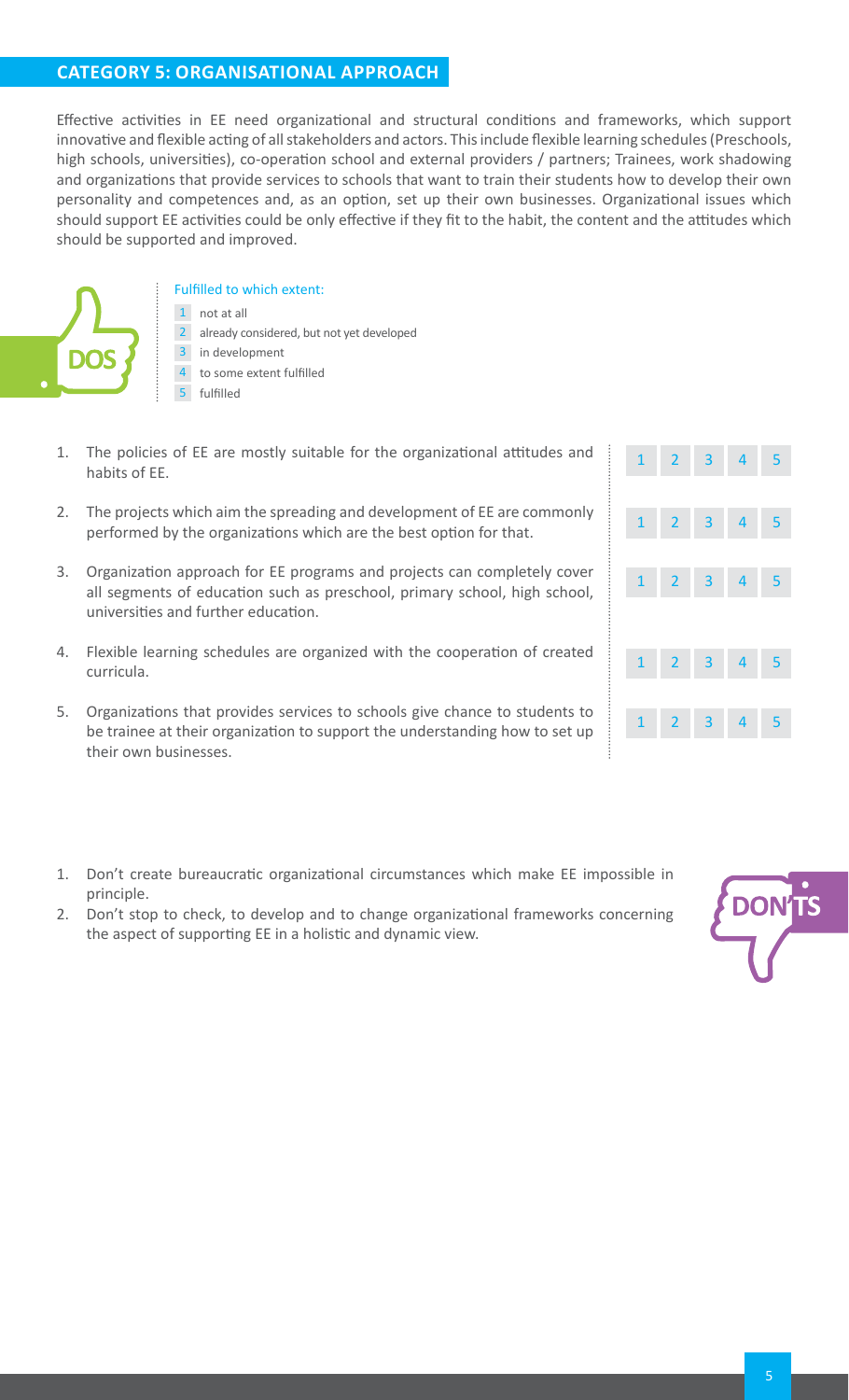# **Category 6: Processes to run EE activities**

Someone needs to be responsible for the activity and that there is a consensus in the group who does what. There need to be clear goals that can be measured, and factors, below, should be carefully followed. Essential aspects are: ongoing evaluation, based on evidence, clear strategies for implementation and continuous analyse of the target-related effectiveness of all steps.



- not at all 1
	- already considered, but not yet developed
- 3 in development
- 4 to some extent fulfilled
- 5 fulfilled
- 1. Demands of policy owners about EE activities and project are clear and understandable.
- 2. Bureaucracy and administration concerning EE activities and projects are feasible and in a good relation.
- 3. Process and procedures concerning contents and methodology for an activity or projects are well developed.
- 4. A new EE activity or project is developed as an innovative process.
- 5. Existing activities and/or projects are improved.
- 6. Expected results of activities and projects for EE are defined to maximize all factors of outcomes from EE.
- 7. A project plan and a timetable for the EE activity is made.
- 8. Quality of activities and projects are audited, quality standards are developed.
- 1. Don't miss one or more steps during process and activities.
- 2. Don't forget to make clear and measurable goals for all activities and projects in EE.

| $\mathbf{1}$ |                            |                          | $2 \quad 3 \quad 4 \quad 5$ |                            |
|--------------|----------------------------|--------------------------|-----------------------------|----------------------------|
|              |                            |                          |                             |                            |
| $\mathbf{1}$ |                            | $2 \quad 3 \quad 4$      |                             | $-5$                       |
|              |                            |                          |                             |                            |
| $\mathbf{1}$ |                            | $2 \quad 3 \quad 4$      |                             | $-5$                       |
|              |                            |                          |                             |                            |
| $\mathbf{1}$ | $\overline{2}$             | $\overline{\mathbf{3}}$  | $\vert$ 4                   | 5                          |
|              |                            |                          |                             | 5                          |
| 1            | $\overline{2}$             | $\overline{\phantom{a}}$ | $\overline{4}$              |                            |
| $\mathbf{1}$ | $\overline{\phantom{0}}$   | $\overline{\phantom{a}}$ | $\vert$ 4                   | $-5$                       |
|              |                            |                          |                             |                            |
| 1            | $\overline{\phantom{0}}$ 2 | $\overline{\mathbf{3}}$  | $\overline{4}$              | $\overline{\phantom{0}}$ 5 |
|              |                            |                          |                             |                            |
| 1            | $\overline{2}$             | $\overline{\phantom{a}}$ | $\vert$ 4                   | 5                          |

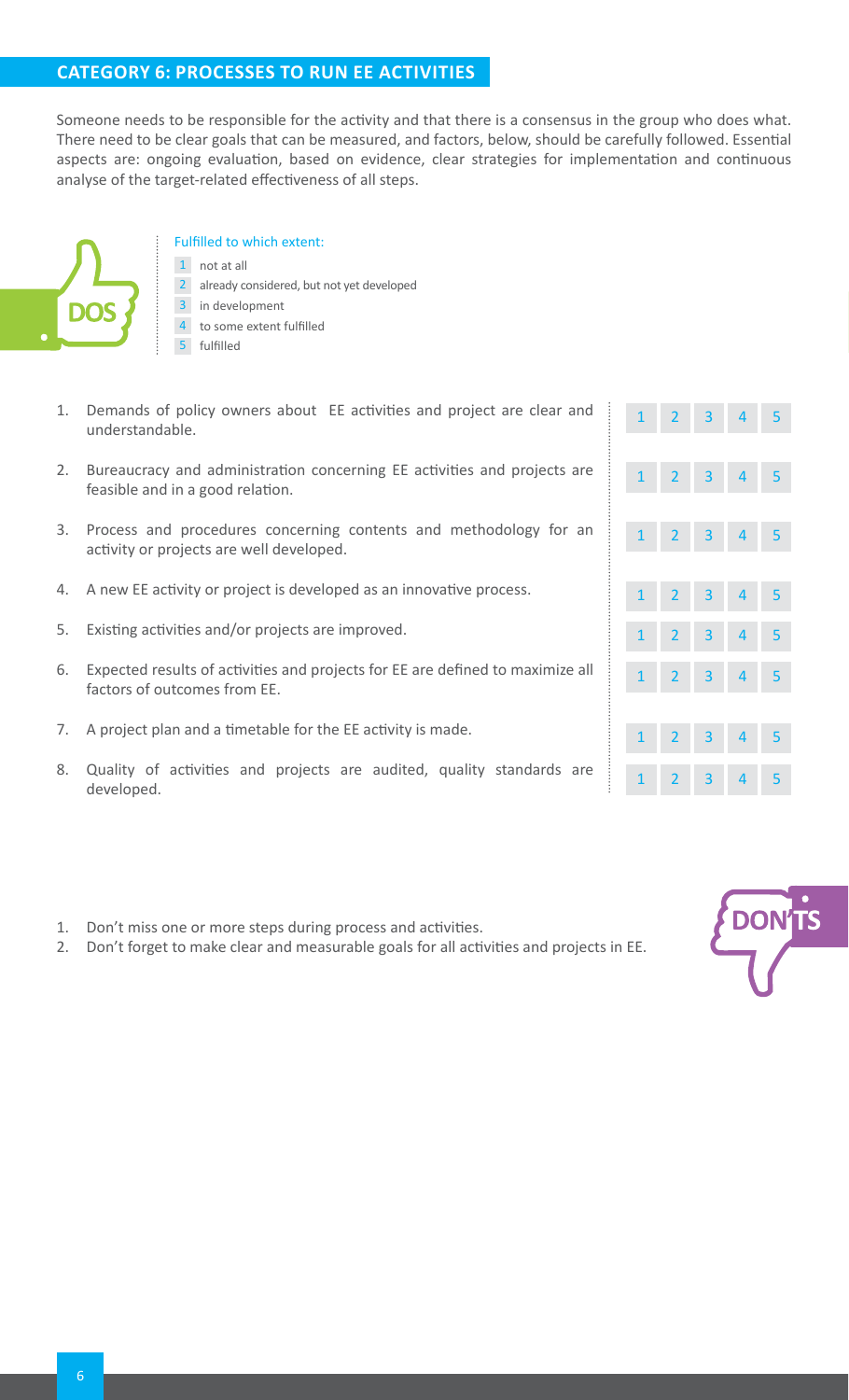# **Category 7: Persons who are concerned with the activity within school**

EE in an educational institution like a school is as effective and successful as the staff and concerned persons are "living" a philosophy and an attitude of initiative and creativity: "entrepreneurial spirit". One of the most important issues to create a common atmosphere of entrepreneurial relevant behaviour, leadership, learning, teaching, working methods and methodologies is to involve all concerned persons in a common process of entrepreneurial thinking and acting.



- not at all  $1<sup>1</sup>$
- 2 already considered, but not yet developed
- 3 in development
- 4 to some extent fulfilled
- 5 fulfilled
- 1. All students are involved in the work with EE activities.
- 2. All teachers are involved in the work with EE activities.
- 3. All teachers are trained and attend refreshing courses on EE on a regularly basis.
- 4. The management of the school provides an environment that stimulates EE.



- 2. Don't let the involvement of teachers in EE being coincidentally.
- 3. Don't let the involvement of students in EE being coincidentally.

| $\mathbf{1}$ | $\overline{2}$ | $\overline{3}$ | $\overline{4}$ | -5 |
|--------------|----------------|----------------|----------------|----|
| 1            | $\overline{2}$ | $\overline{3}$ | $\overline{4}$ | 5  |
| 1            | $\overline{2}$ | $\overline{3}$ | $\overline{4}$ | 5  |
|              |                |                |                |    |
| 1            | $\overline{2}$ | $\overline{3}$ | 4              | 5  |

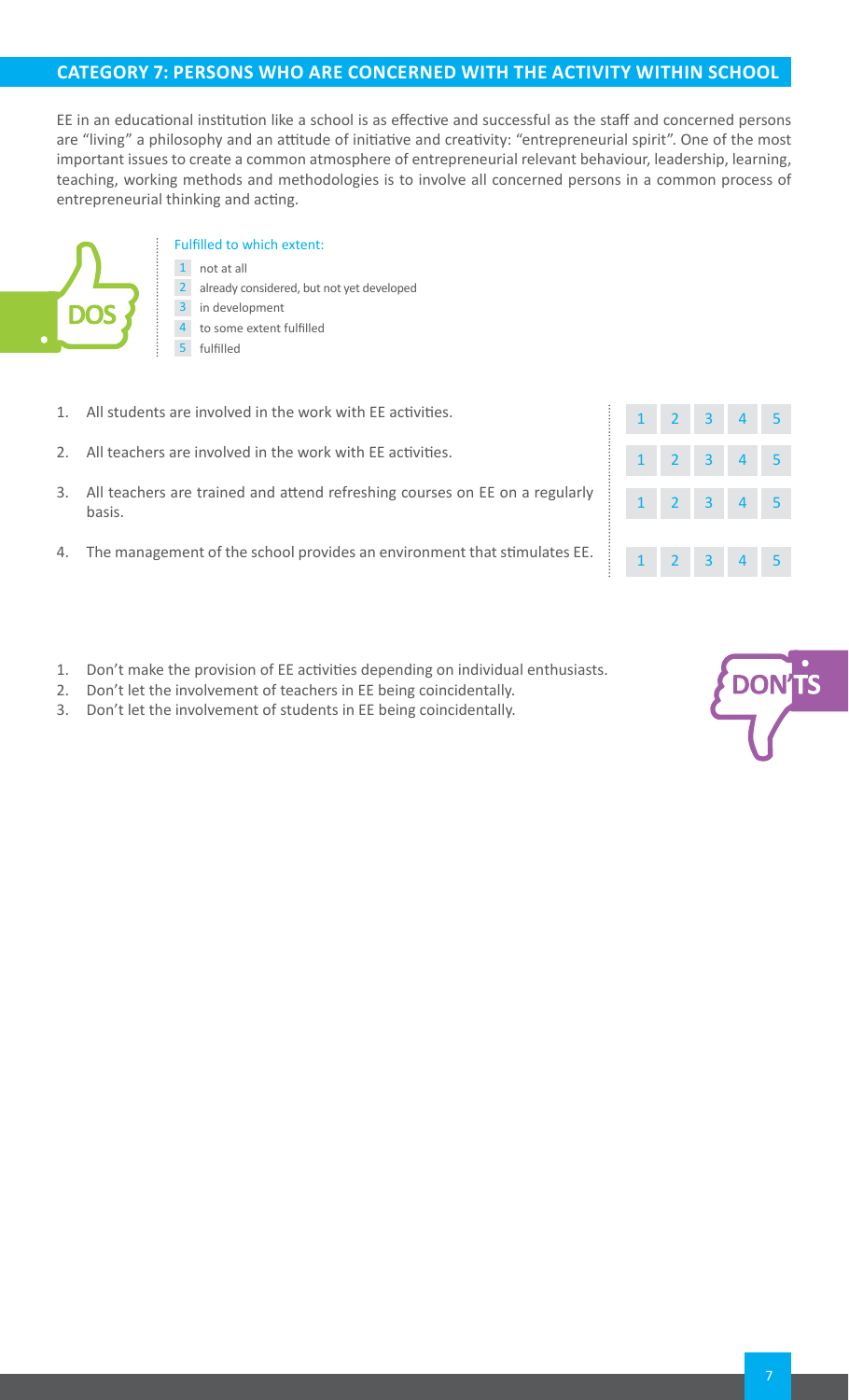Entrepeneurial spirit is noticeable at places and in situations in that entrepreneurs act, work and live. This is not always the case in schools. By this reason co-operation with persons, partners and institutions is necessary in which entrepreneurship is present, in organizations, companies, enterprises, with contact with entrepreneurs personally or similar activities.



- 1 not at all
- 2 already considered, but not yet developed
- 3 in development
- 4 to some extent fulfilled
- 5 fulfilled
- 1. The school co- operates with associations and companies in the local environment regarding EE.
- 2. EE is a part of a continuing learning pathway. Therefore, the school cooperates with schools of different levels.
- 3. Parents are involved in EE activities.
- 4. Meetings on strategic and tactical level take place between school boards, government and representatives of the world of work, regarding EE.



- 1. Don't focus on a single partner or person in EE.
- 2. Don't execute the activities of EE without co-operation with schools of different levels.
- 3. Don't work on EE without relationship to real life.

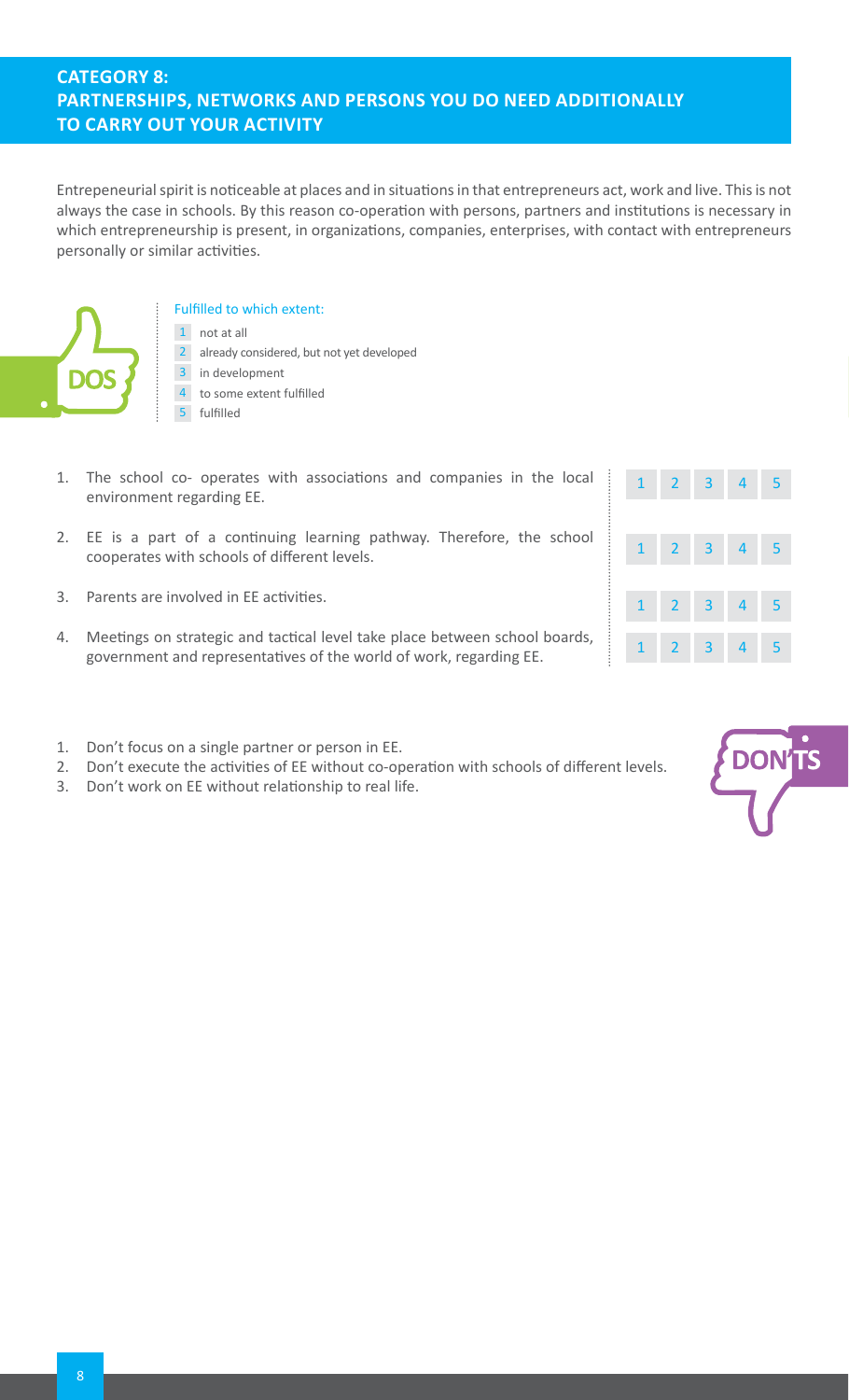# **CATEGORY 9: Persons who are concerned with the activity from external providers/partners**

External partners specialized in implementing and executing activities of EE (for example consultancy and training) could support schools and other formal educational institutions effectively to run activities, projects for EE and develop and implement policies and strategies for EE/CE at school.



- 1 not at all
- 2 already considered, but not yet developed
- 3 in development
- 4 to some extent fulfilled
- 5 fulfilled
- 1. Active participation of external counsellors and experts for EE is a part of activities, programs and projects for EE.
- 2. Experts are available e.g. to host students in their company/office for visits and/or in-company practice.
- 3. External experts are involved in the EE activity project planning and development.
- 4. School makes use of external professionals to train the teachers as well as the students, in personal, social and working skills
- 5. External experts actively co-operate and communicate with school managers, teachers and other relevant staff.
- 1. Don't leave the responsibility for activity development and implementation only to external experts.
- 2. Don't let experts solely train the students, teachers are trained to do this.
- 3. Don't miss a close connection between in-school and out-of school activities, programs and programs for synergy and common effectiveness.

| $\mathbf{1}$ | $2 \quad 3$      |                         | $\vert$ 4                           | $\overline{\phantom{0}}$ |
|--------------|------------------|-------------------------|-------------------------------------|--------------------------|
|              |                  |                         |                                     |                          |
| $\mathbf{1}$ | $2 \overline{3}$ |                         | $\vert 4 \vert$                     | $\overline{\phantom{0}}$ |
|              |                  |                         |                                     |                          |
| $\mathbf{1}$ |                  |                         | $2 \quad 3 \quad 4 \quad 5$         |                          |
|              |                  |                         | $1 \quad 2 \quad 3 \quad 4 \quad 5$ |                          |
|              |                  |                         |                                     |                          |
| $\mathbf{1}$ | $\overline{2}$   | $\overline{\mathbf{3}}$ | $\vert$ 4                           | -5                       |

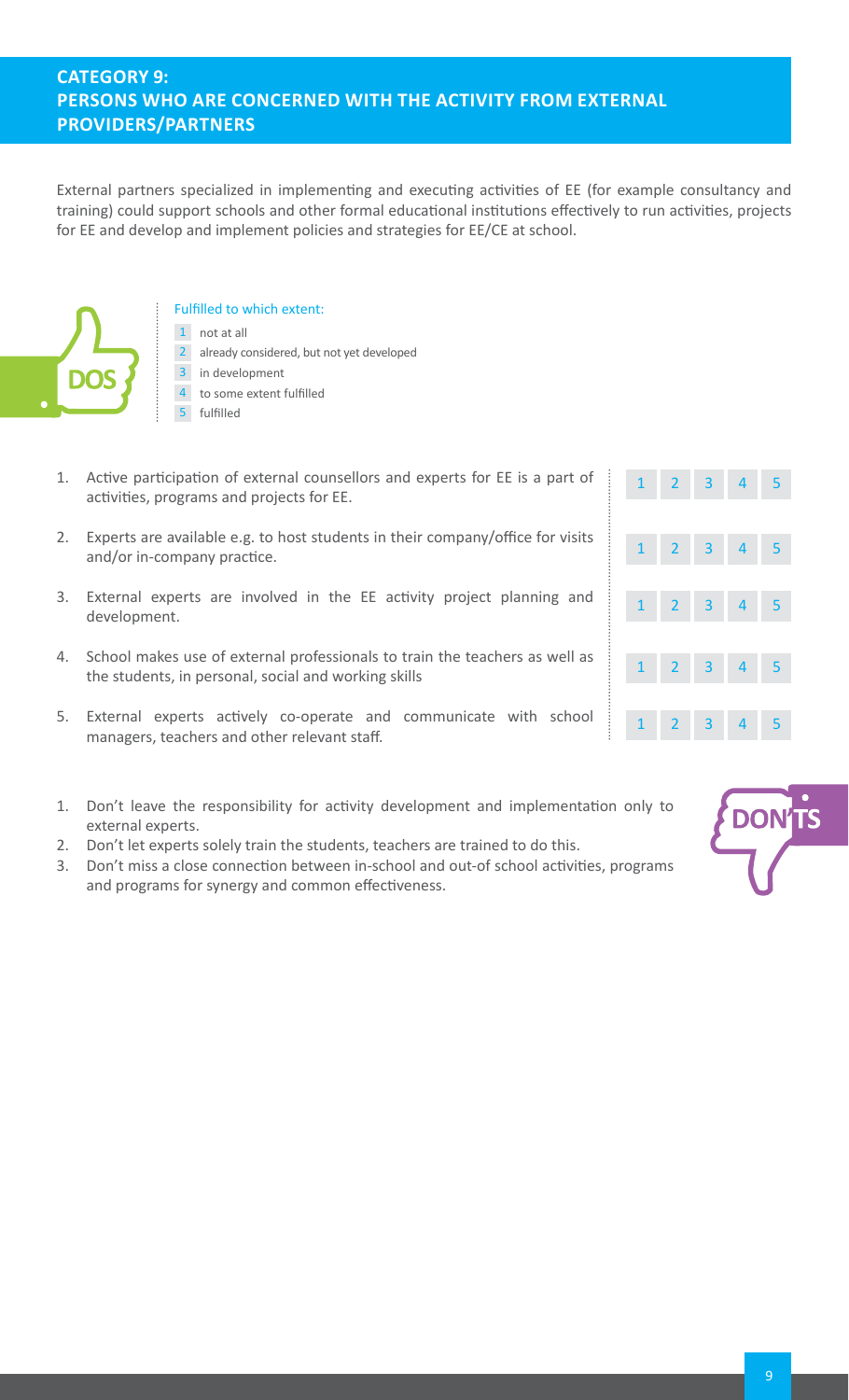## **Category 10: Dimensions**

EE is a lifelong process and should not be restricted to school education but is expanded in life continuum. The earlier in life a process of EE/CE (in the meaning of CMS) starts, the more effective could EE/CE be, and the more further processes of EE/CE will succeed. EE has a multi dimensional scope concerning regional radius (local, regional, national, European…), concerning phases of life (early family phase, early childhood education, school, post-secondary, tertiary and adult education) and concerning areas of life (family, in and outside of school, peer groups, general education and VET, youth clubs and associations, sports, leisure time etc.)



- not at all 1
- 2 already considered, but not yet developed
- in development
- to some extent fulfilled
- fulfilled
- 1. All phases of life are addressed by a strategic, policy or governance concept for EE.
- 2. All areas of life (family, in and outside of school, peer groups, general education and VET, sports, leisure time etc.) are covered by an integrated strategy, policy or governance concept for EE.
- 3. The strategic, policy or governance concept for EE is developed and effective at national, regional and local level.
- 4. Development and implementation of strategies, policies and governance for EE is made by all stakeholders and policy makers who are relevant and/or responsible fore EE in a common understanding in principle and a committed process concerning the background and responsibilities f involved persons and institutions.
- 5. For the strategy, policy and governance process of EE exist networks, platforms at various levels and for various areas, integrated in a common strategy for lifelong learning, employment and labour market and social inclusion, with shared responsibilities for special focuses and areas.
- 6. The strategy, policy and governance processes at all levels and in all areas are orientated on the aims and objectives and priorities of relevant European strategies, initiatives and recommendations, regarding the concerns, conditions, and challenges at national, regional and local level.
- 7. Strategy, policy and governance processes concerning the above mentioned dimensions are periodically evaluated, checked and updated concerning new developments, challenges, needs and demands of the "voice of users" in all relevant areas and fields.
- 1. Don't have the focus for EE only at specific phases of life.
- 2. Don't have the focus for EE only in several institutional ore segmented areas.
- 3. Don't see strategic, policy and governance approaches for EE as a responsibility for one ore a few stakeholders and/or policy makers without a mechanism for Communication, co-operation and coo-ordination between relevant and/or responsible persons and institutions.

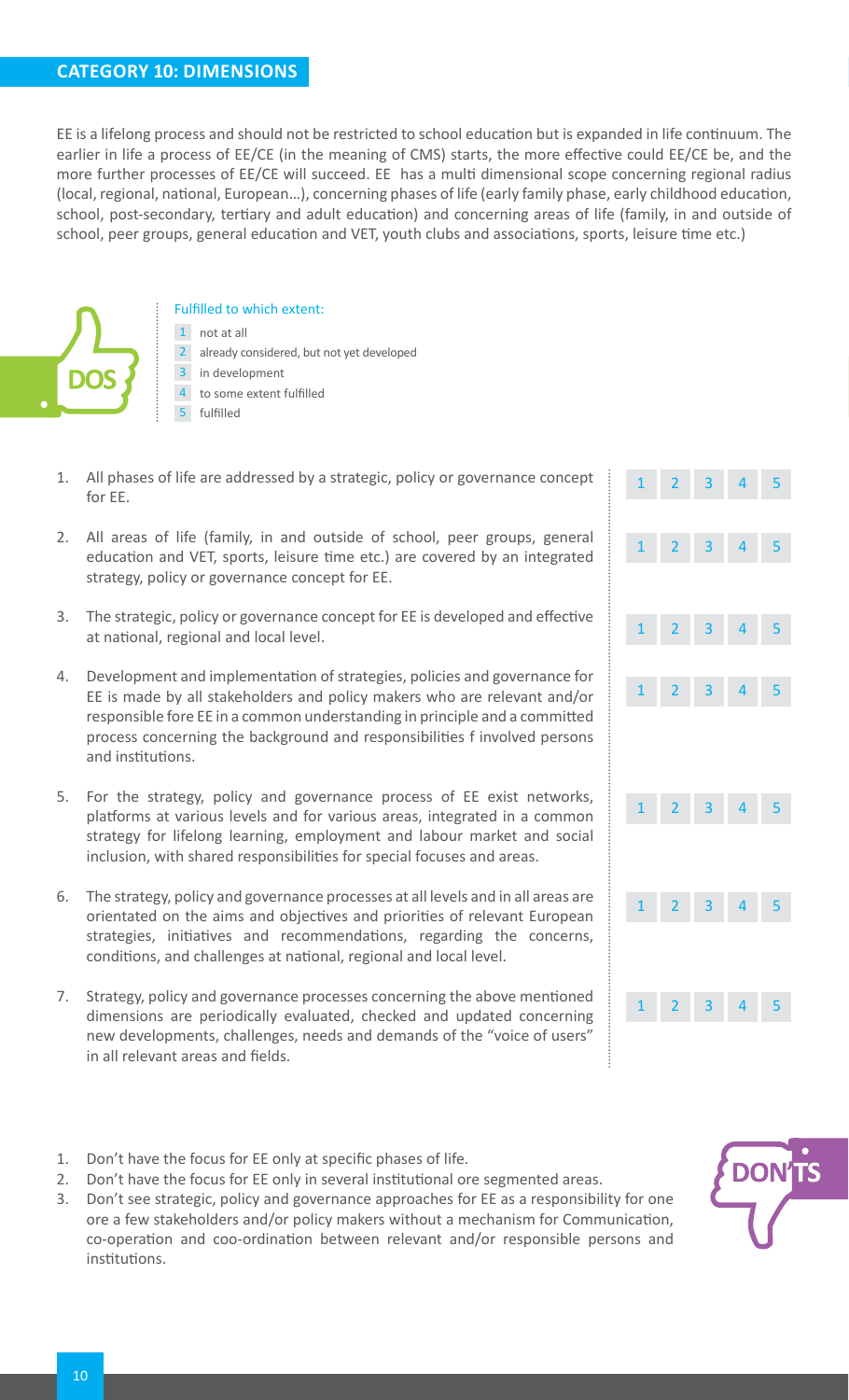In principle is EE an issue, as part of Lifelong learning, which should be a continuous element in all phases, areas and fields of education, work and life.

Activities, measures, projects, programmes for EE should consider this principle, but could be structured, organized and implemented in quite different ways, concerning the conditions of the specific aspects and approaches. Strategies, policies and governance regarding EE should consider these aspects in a holistic approach, supporting both, a continuous, sustainable process of EE during all phases of life in all areas, and with individualized focuses depending on needs and demands of individuals, organizations, regions etc.



- not at all 1
- 2 already considered, but not yet developed
- 3 in development
	- to some extent fulfilled
- 5 fulfilled
- 1. The duration of measures for EE/CE correlates to the aims and objectives of strategies, policies and governance in general and concerning the various dimensions, areas and phases for EE/CE in special.
- 2. For different aims and objectives, target groups exist different approaches, measures and activities with different dimensions and durations, integrated in a common process of strategy, policies and governance.
- 3. Networks, platforms and co-ordination mechanisms ensure the fitting between aims and objectives of strategy, policies and governance, the needs and demands of the users and target groups and the kind and duration of activities, measures, programmes etc for EE/CE.
- 4. It exists a wide range of activities, programs and projects for EE fitting to various potentials, resources, competences and possibilities in different situations and circumstances.
- 1. Don't offer a single type of EE with a fixed duration for all areas, phases or dimensions of EE.
- 2. Don't involve all students in programs and projects concerning EE without respect of individual potential and condition.
- 3. Don't force all teachers and other staff members to the same activities, programs and projects without respect of their competences, interests and potentials to teach and to train EE.



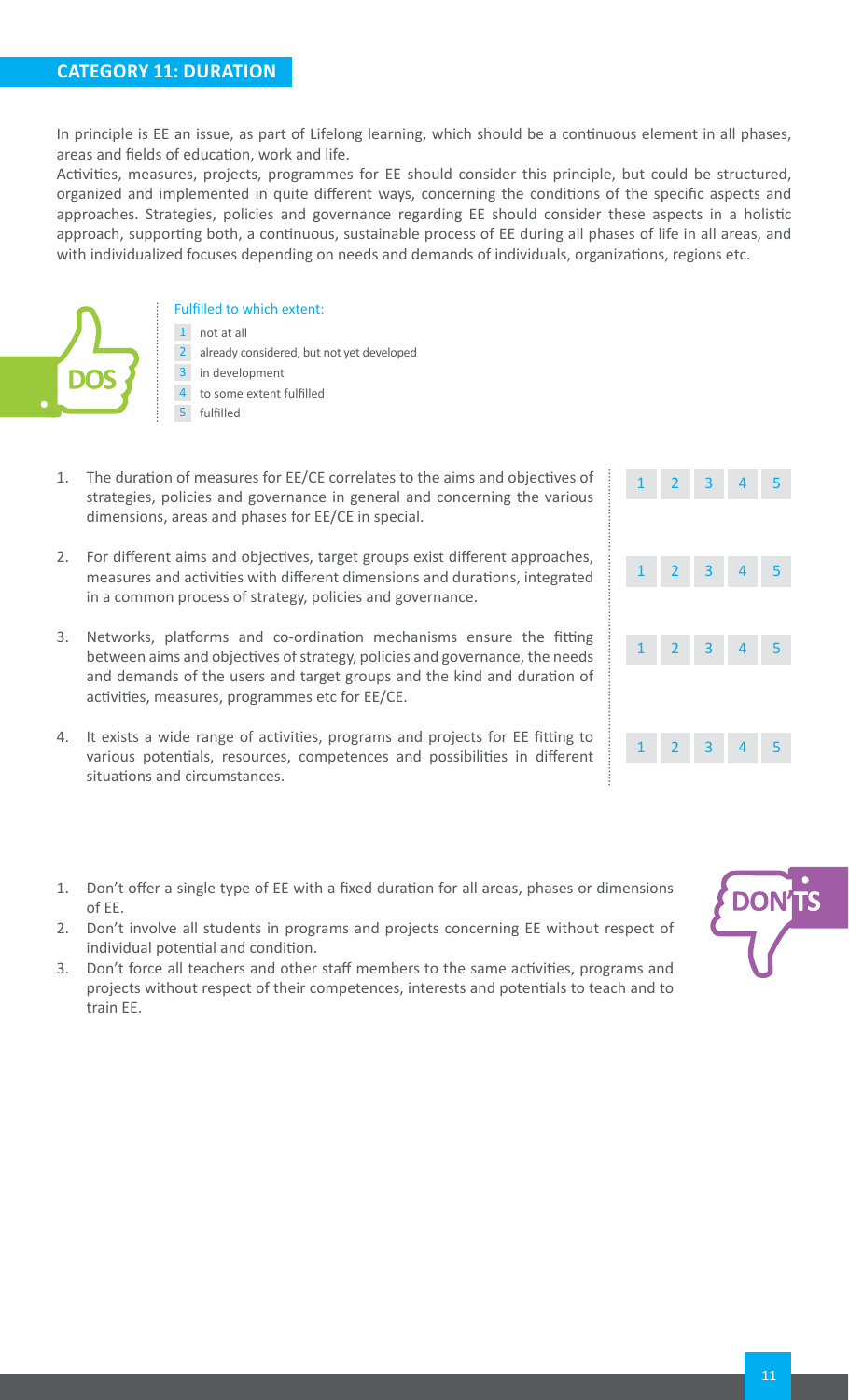# **Category 12: Resources, Financing**

Strategies, policies and governance could not be effective and not be serious without concepts for ensuring sufficient resources and ways for financing all activities, measures, programmes etc. for EE.

This is a main task of public responsibility for education, employment, social inclusion…, but also a challenge to integrate all relevant and responsible stakeholders, organisations and institutions, like social partner, PES, companies, NGO´s etc – in this process.



- 1 not at all already considered, but not yet developed
- in development
- to some extent fulfilled
- 5 fulfilled
- 1. The amount of resources in general is in good correlation with the aims and objectives described in Category 1.
- 2. The amount of resources is in good correlation to the dimensions and scopes  $\begin{array}{c|c} \hline \end{array}$ - regional, phases, areas of life - described in Category 10.
- 3. The way of financing is in good correlation to the duration of activities, This document follows the agreement for European co-operation concerning the strategic objectives, measures and programmes for EE described in Category 11.
- 4. A good mixture of public and private resources and financing exists, involving all relevant and responsible stakeholder, policy maker, institutions at all levels and out of all areas. This background the Comencil Entrepreneurship Entrepreneurship Entrepreneurship E
- 5. A sustainable, long-term perspective of financing for the main activities, measures and programmes for EE/CE exists.
- 6. Formal contracts with supporting and sponsoring partners, funders etc. exist. b. Formal contracts with supporting and sponsoring partners, funders etc.  $\begin{bmatrix} 1 & 2 & 3 \end{bmatrix}$
- 7. Agreements with supporters exist that are corresponding with the duration  $\begin{array}{c} \begin{array}{c} \begin{array}{ccc} \end{array} & \begin{array}{ccc} \end{array} & \begin{array}{ccc} \end{array} & \begin{array}{ccc} \end{array} & \begin{array}{ccc} \end{array} & \begin{array}{ccc} \end{array} & \begin{array}{ccc} \end{array} & \begin{array}{ccc} \end{array} & \begin{array}{ccc} \end{array} & \begin{array}{ccc} \end{array}$ and the dimension of activities, programs and projects for EE.  $\begin{bmatrix} 1 & 2 & 3 & 4 & 5 \\ 2 & 1 & 2 & 3 & 4 & 5 \\ 1 & 1 & 2 & 3 & 4 & 5 \\ 1 & 1 & 2 & 3 & 4 & 5 \\ 1 & 1 & 1 & 2 & 3 & 4 & 5 \\ 1 & 1 & 1 & 2 & 3 & 4 & 5 \\ 1 & 1 & 1 & 2 & 3 & 4 & 5 \\ 1 & 1 & 1 & 2 & 3 & 4 &$ Greece, Italy, Spain, Sweden, The Netherlands, Turkey.
- 1. Don't make strategies, policies etc for EE/CE without sufficient resources and financing
- 2. Don't rely exclusively upon support from public sources, such as funding by the national or regional government.
- 3. Don't miss a clear evidence between financial input and expected and achieved output of EE activities related to the aims and objectives of them 3



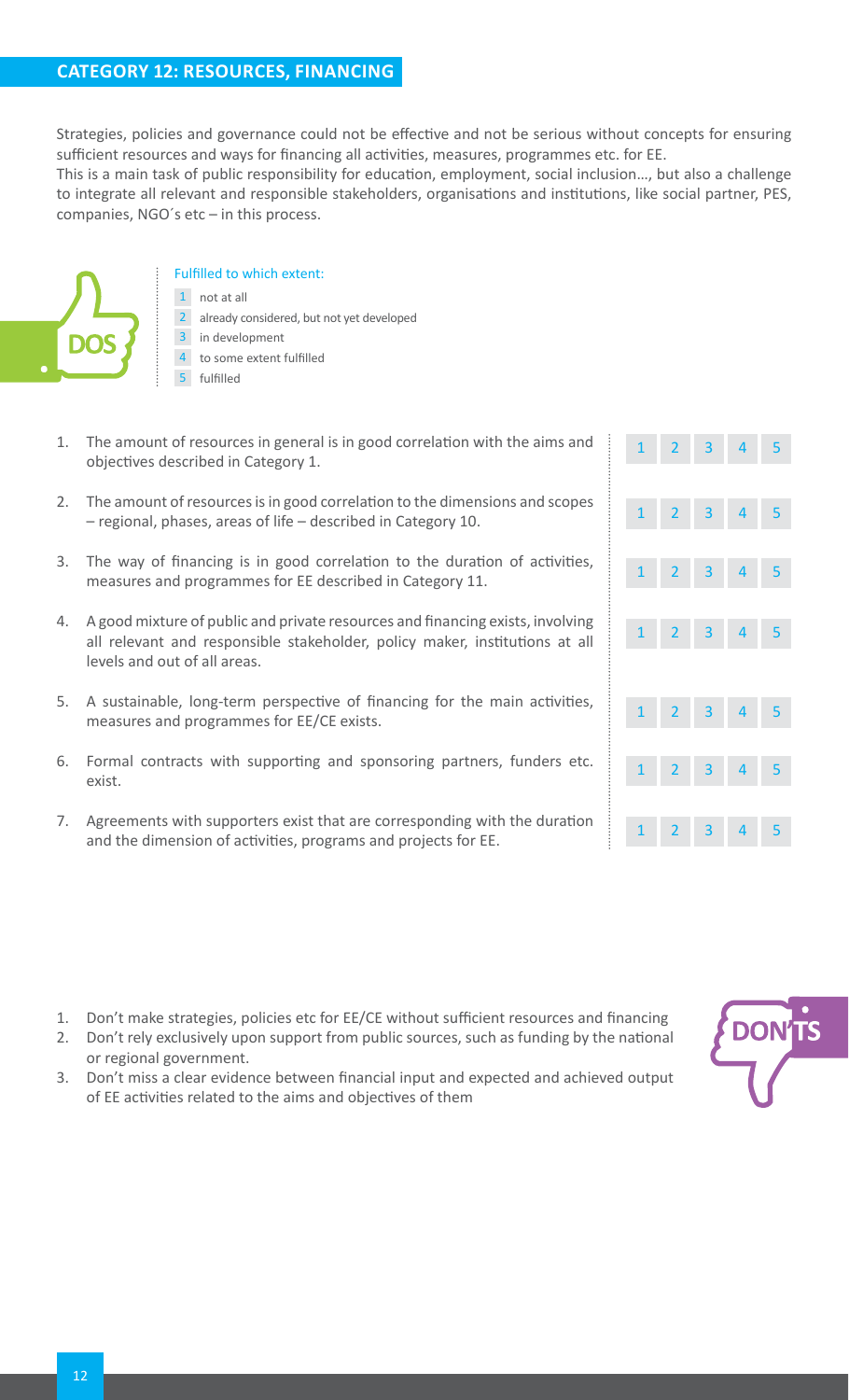© "Entrepreneurship Education and the World of Work", Comenius Network

#### **Partners:**

Styrian Association for Education and Economics, Austria (Co-ordinator) Junior Achievement Bulgaria, Bulgaria Lisbeth Højdal, Denmark ΕΛΛΗΝΟΓΕΡΜΑΝΙΚΗ ΑΓΩΓΗ - Ellinogermaniki Agogi, Greece Eurocultura, Italy Municipality of ,s-Hertogenbosch, The Netherlands The Fundación Red Andalucía Emprende, Spain Escuela de Alta Dirección y Administración, Spain Göteborg Region Association of Local Authorities, Sweden Istanbul Commerce University, Turkey

## **http://www.ee-wow.net**

Editors: Peter Härtel / Michaela Marterer STVG, Austria Graphic design and Layout: SL Multimedia GmBH, Studio Lannach, Austria Printed May 2013



Lifelong Learning Programme With the support of the Lifelong Learning Program of the European Union 510354-LLP-1-2010-1-AT-COMENIUS-CNW

This project has been funded with support from the European Commission. This publication reflects the views only of the author, and the Commission cannot be held responsible for any use which may be made of the information contained therein.